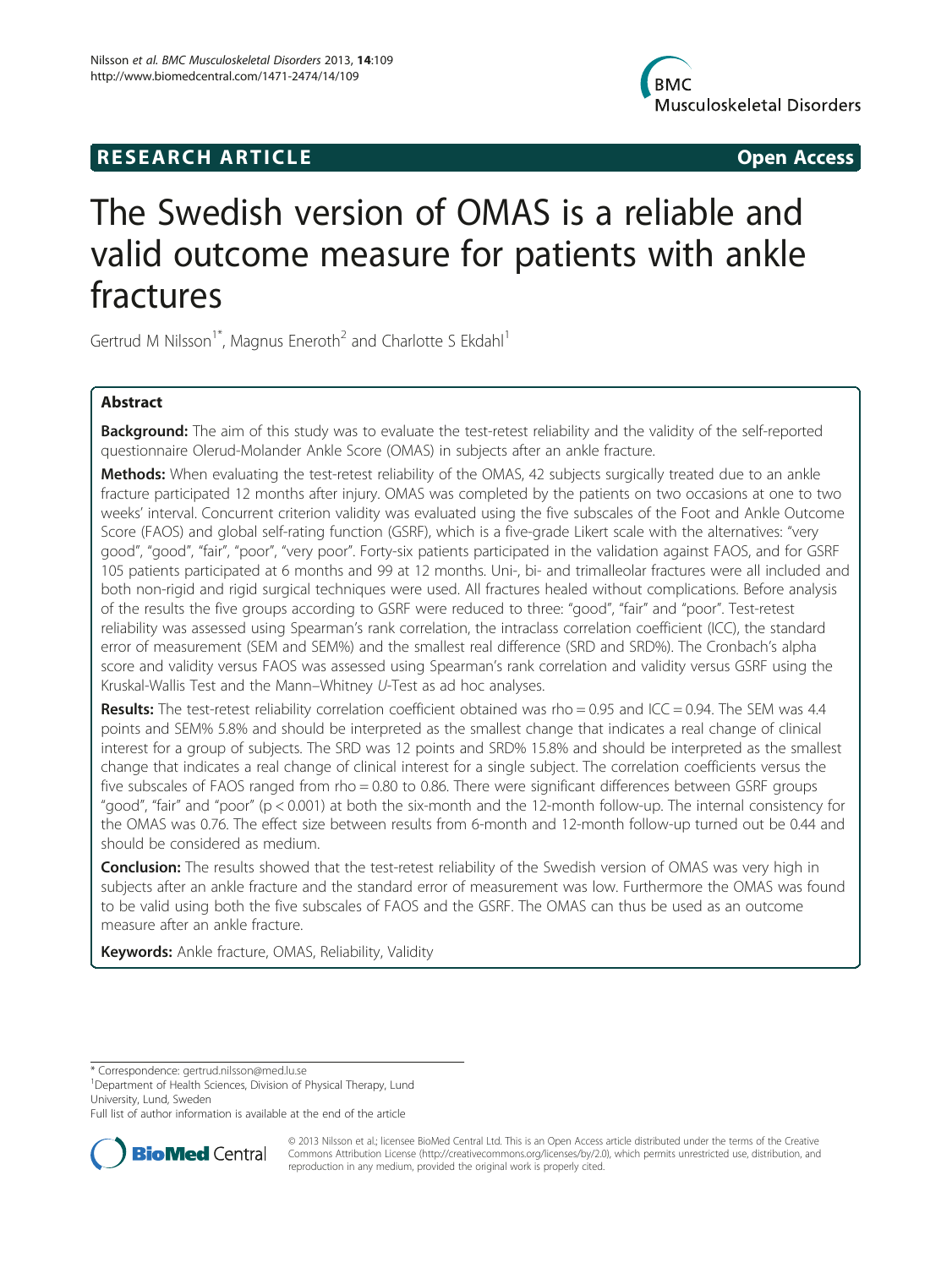#### Background

Fractures involving the ankle are increasing [[1](#page-6-0)] and are one of the most common fractures in the lower extremity [[2,3](#page-6-0)] with an incidence rate of 101 fractures per  $10<sup>5</sup>$ person-years [\[3](#page-6-0)]. Ankle fractures occur in all ages and during different types of daily activities [[4,5](#page-6-0)]. The ageadjusted incidence rate for the two genders has been reported as equal [\[4](#page-6-0)], but in younger ages the incidence rate is higher among men and at the age of 50 the gender ratio reverses [\[2,4](#page-6-0)]. The number of ankle fractures in the elderly is increasing [[1,6](#page-6-0)] and in women over 65 years of age it has been found to be 300 per  $10^5$  person-years [[7](#page-6-0)]. Most fractures are surgically treated with open reduction and internal fixation due to dislocation [[8-12\]](#page-6-0). After surgery the ankle is normally immobilized in a below knee plaster cast [\[13](#page-6-0)-[15](#page-6-0)] or in a brace [[16](#page-6-0)-[18](#page-7-0)] for six to eight weeks.

Many investigators have evaluated both short- and long-term results after surgery [\[16](#page-6-0)[,19](#page-7-0)-[25](#page-7-0)]. Radiographic assessments [\[23,26\]](#page-7-0), ankle mobility [\[16,](#page-6-0)[22,26-29](#page-7-0)] and muscle strength [[16](#page-6-0),[22](#page-7-0),[29](#page-7-0),[30](#page-7-0)] have been studied. It has however become more common to use patient-reported scores to evaluate functional results, as has been done by many authors [\[16](#page-6-0)[,18,22,28,31](#page-7-0)]. As suggested by the International Classification of Functioning, Disability and Health (ICF), the degree of impairments, disabilities, participation problems and health related quality of life should be described from the patient's perspective [\[32](#page-7-0)]. Patient-reported instruments such as questionnaires are appropriate instruments for this purpose.

Several scores have been developed in order to evaluate function after ankle injuries [\[26,33](#page-7-0)-[35](#page-7-0)]. The Karlsson score [\[33](#page-7-0)] is a patient self-reported questionnaire while the Kaikkonnen score [[34\]](#page-7-0) has to be completed by both patient and clinician as six of the nine items consist of clinical tests. Both are mainly intended to evaluate function after ankle ligament injuries and both have been found to be valid [[36\]](#page-7-0). The Foot and Ankle Outcome Score (FAOS) is a self-reported questionnaire and was developed to assess function in a variety of foot and ankle-related problems ([www.koos.nu](http://www.koos.nu/)). FAOS has been found valid and reliable [\[35](#page-7-0)].

The Olerud-Molander Ankle Score (OMAS) is a disease-specific questionnaire devised for patients with ankle fractures and has been frequently used to evaluate subjectively scored function in this patient group [[16,](#page-6-0)[19,22,23,26,29](#page-7-0),[31](#page-7-0),[37](#page-7-0)]. OMAS has been validated against: Linear Analogue Scale (LAS) assessing subjective evaluation of ankle function on a 15 cm long linear analogue scale with the ends marked "perfectly normal ankle" and "totally disabling ankle" ( $p < 0.01$ ), range of motion in dorsal extension ( $p < 0.05$ ), presence of osteoarthritis grade II-IV ( $p < 0.001$ ) and presence of dislocations on radiographs ( $p < 0.05$ ) after an ankle fracture

[[26\]](#page-7-0). It has also been found to discriminate for subjectively experienced ankle instability  $(p < 0.02)$  and muscle strength in the ankle dorsi- and plantar flexors ( $p < 0.02$ ) [[22\]](#page-7-0). Wees et al. examined concurrent validity in patients with acute ankle ligament injuries and compared the Ankle Function Score (AFS) and the OMAS. The concurrent validity between the two scores at baseline and at follow-up was found to be good  $(r_p = 0.82$  and 0.70) [[38\]](#page-7-0). Furthermore OMAS has been reported capable of recording change over time in the short-term after an acute ankle ligament injury. The day seven effect size was reported to 1.3 and day 14 to 2.3 [[36](#page-7-0),[39](#page-7-0)]. No floor or ceiling effects have been found when evaluating patients with acute ankle ligament injuries [\[38\]](#page-7-0). Although frequently used, few methodological studies regarding OMAS have been performed [\[22,26,38,39\]](#page-7-0) and to the best of our knowledge no studies have been published assessing the reliability of the OMAS instrument [[36\]](#page-7-0), effect size in the long-term or validity using another disease-specific questionnaire or self-rated function with a graded rating scale in patients with surgically treated ankle fracture. The aim of this study was therefore to evaluate the test-retest reliability and the validity of the self-reported questionnaire OMAS in subjects after an ankle fracture.

#### **Methods**

#### Design and participants

This is a test-retest reliability study and a concurrent validity study of OMAS. All participants were from the same cohort and were recruited at the University Hospital in Lund, Sweden. This study is a part of an earlier intervention study [[29\]](#page-7-0) which was approved by the Research Ethics Committee at Lund University, Lund, Sweden. Written informed consent had to be provided for participation in the study.

## Test-retest reliability of OMAS

### **Participants**

Forty-two subjects, 23 women and 19 men surgically treated due to an ankle fracture, participated in the evaluation of the test-retest reliability. The mean age was 42 (SD 14), 23 had a unimalleolar fracture and 19 had a bi- or trimalleolar fracture. Both non-rigid and rigid surgical techniques had been used. Fracture types and surgical techniques that were used have been described in detail elsewhere [[29\]](#page-7-0). All subjects had been immobilized non-weight-bearing in a below-knee plaster cast and the plaster time was mean 43 days (SD 5.5). All fractures healed without complications.

#### Test procedure

The test-retest reliability of OMAS was studied 12 months after injury. The questionnaire was completed on two sepa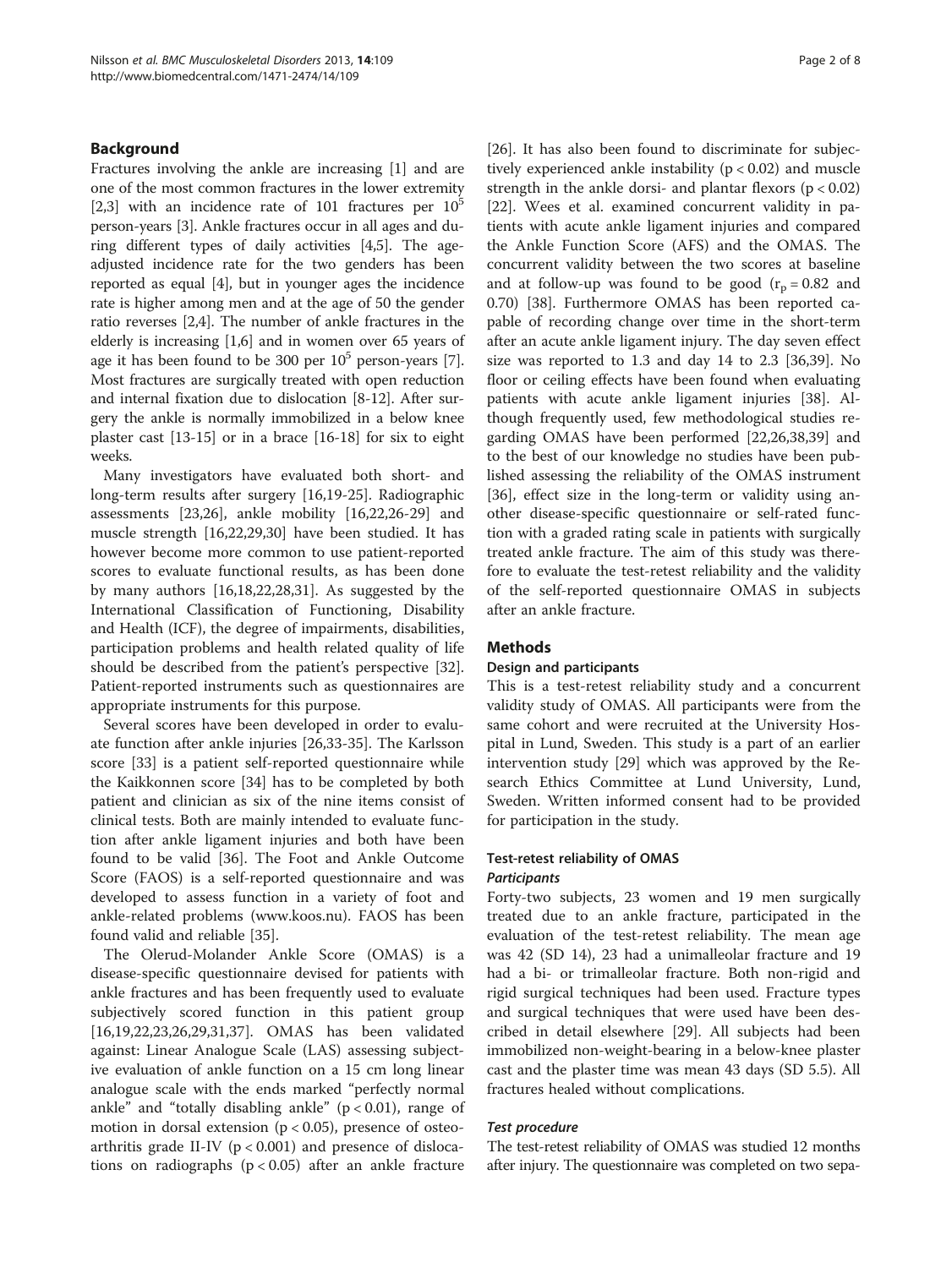rate occasions. The first time OMAS was filled in at home by the 42 subjects and then sent by mail to the test leader (GN). The second time OMAS was filled in at the clinic when the subjects were called for a physical examination as part of a follow-up study [[29](#page-7-0)]. The two sessions were spaced one to two weeks apart. The subjects did not have access to the first version when the second was filled in.

#### Validity of OMAS using global self-rated function **Participants**

One-hundred-five patients, 63 women and 42 men, participated in the validation of the OMAS at 6 months. The mean age was 44 (SD 14); 65 subjects had a unimalleolar fracture and 40 had a bi- or trimalleolar. At 12 months, 99 patients, 59 women and 40 men participated, the mean age was 45 (SD 14) and 64 had a unimalleolar and 35 bi- or trimalleolar fracture. Surgical techniques and immobilization routines were the same as described above.

#### Test procedure

OMAS and the global self-rated function (GSRF) were filled in at home six and twelve months after the injury and then sent by mail to the test leader (GN).

## Validity of OMAS using the Foot and Ankle Outcome Score

#### **Participants**

Forty-six patients, 26 women and 20 men, participated in the validation of OMAS versus the Foot and Ankle Outcome Score (FAOS). The mean age was 43 (SD 14) and 25 had a unimalleolar fracture and 21 a bi- or trimalleolar. Surgical techniques and immobilization routines were the same as described above.

#### Test procedure

OMAS was filled in 12 months after the injury and sent by mail to the test leader. FAOS was filled in at the clinic when the subjects were called for a physical examination as part of a follow-up study [[29](#page-7-0)].

## Outcome measures

## **OMAS**

OMAS is a self-administered patient questionnaire [[26](#page-7-0)]. The scale is an ordinal rating scale from 0 points (totally impaired function) to 100 points (completely unimpaired function) and is based on nine different items given different points: pain  $(0-25)$ , stiffness  $(0-10)$ , swelling  $(0-10)$ , stair climbing  $(0-10)$ , running  $(0-5)$ , jumping  $(0-5)$ , squatting  $(0-5)$ , supports  $(0-10)$  and work/activity level (0–20). The different symptoms are stated and have different points according to the extent of disability the authors considered they would lead to [\[26\]](#page-7-0). The score is calculated as the sum of each rated item. The original version of the

OMAS was created in Swedish and this version was the subject of the present study. Some minor changes were made in the version that was tested in the present study. In item three, dealing with swelling, the response alternatives in the original version were "none", "only evenings" and "constant". In the version that we tested the alternatives were "none", "after overuse or only during the evening" and "constant". In item four, dealing with stairclimbing, the response alternatives in the original version were "no problems", "impaired" and "impossible". In the version that we tested the item was changed to "stairs" instead of "stair climbing" and the response alternatives were "no problems", "some problems" and "impossible". These changes were made with permission from the Swedish developer, Professor Claes Olerud (16 March 2012).

### **GSRF**

The GSRF is a self-administered ordinal five-grade rating scale. The patients have to evaluate their present ankle function using five alternatives: "very good", "good", "fair", "poor" and "very poor".

Global self-rated ankle function can be assessed, for example, by LAS [\[17,](#page-6-0)[22,26,33\]](#page-7-0) or by a five-grade Likert scale (excellent, good, fair, poor, and very poor).

### FAOS

FAOS is also a self-administered patient questionnaire and consists of 42 items divided into five subscales: pain (9 items), other symptoms (7 items), function in daily living (ADL) (17 items), function in sport and recreation and foot (4 items) and ankle-related quality of life (5 items). Standardized options are given and for each item a fivepoint Likert scale is used (no, mild, moderate, severe, extreme). Each item gets a score from 0–4 and each of the five subscale scores is calculated as the sum of the rated items included. Raw scores are then transformed to a scale 0 (indicating extreme symptoms) to 100 (indicating no symptoms) ([www.koos.nu](http://www.koos.nu/)).

FAOS, developed from the self-reported questionnaire KOOS (Knee Injury and Osteoarthritis Outcome Score), has been found to be reliable over time in subjects with surgically treated ankle ligament injuries [[35\]](#page-7-0) and valid against three subscales of SF-36 (bodily pain, physical functioning and social functioning)  $(p < 0.01)$  in subjects with different foot and ankle disorders in the Turkish version of FAOS [[40](#page-7-0)]. Furthermore, it has been found valid against the patient-reported instrument Achilles Tendon Total Rupture Score (ATRS) in subjects with a total achilles tendon rupture. All subscales of FAOS correlated well with that instrument  $(p < 0.01)$  [\[41](#page-7-0)].

## **Statistics**

Statistical analyses were performed using the SPSS software version 17.0. As OMAS is an ordinal scale non-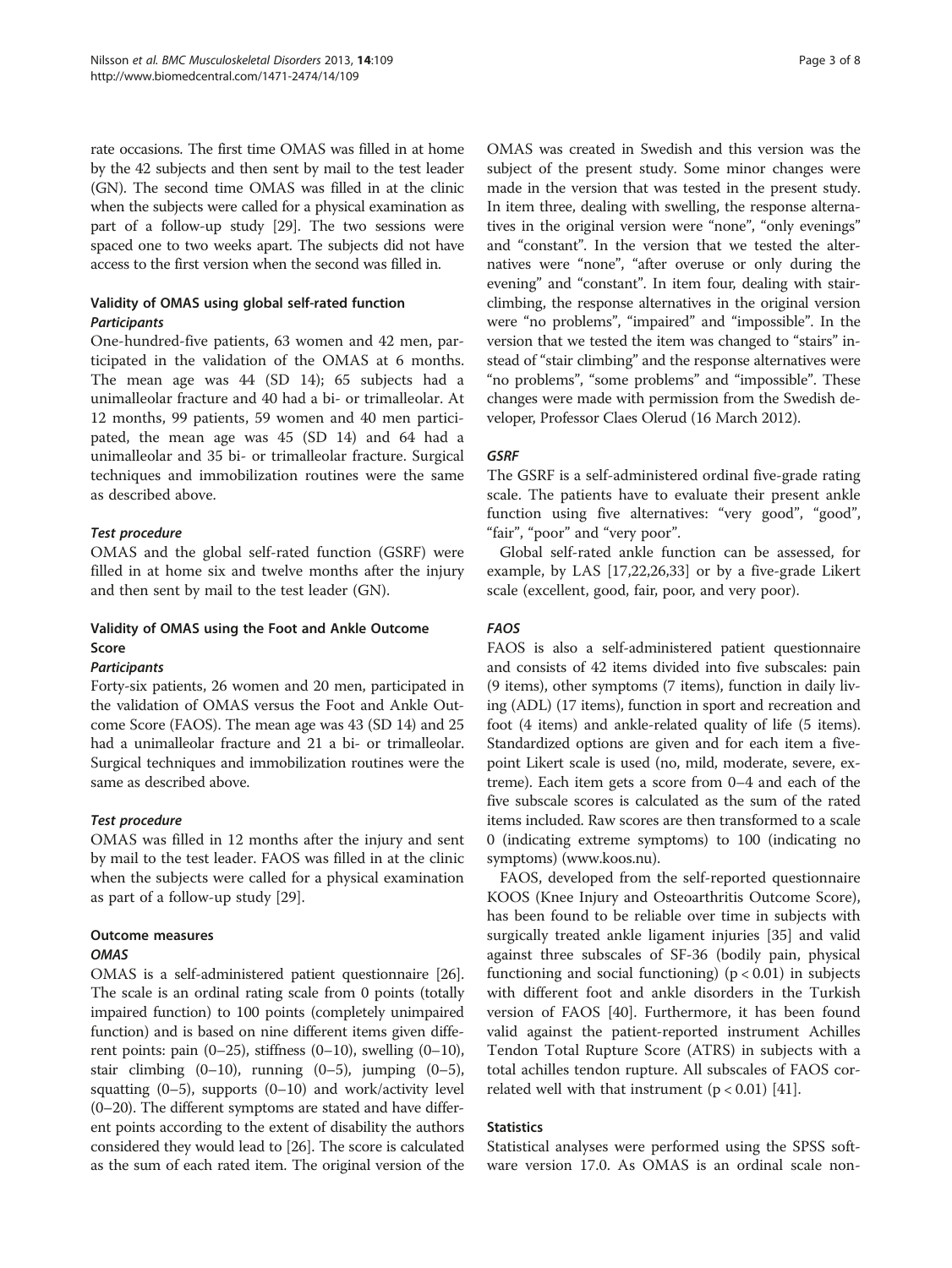parametric statistics have been used. However, to be able to analyze the standard error of measure (SEM), the smallest real difference (SRD) and effect size (ES) also the mean values and standard deviations a had to be applied. All correlation coefficients (rho) were calculated using Spearman's rank correlation, with a coefficient level of < 0.5 considered as low, 0.5–0.69 as moderate,  $0.7-0.89$  as high and  $0.9-1.0$  very high [\[42](#page-7-0)]. To analyze the agreement between the two repeated measurements at 12-month the intraclass correlation coefficient (ICC) was applied. To check for systematic error between the two measurements, the Wilcoxon's signed rank test was used. Internal consistency of OMAS was calculated using Cronbach's alpha [[43](#page-7-0)]. The standard error of measure (SEM) was defined by  $SEM = SD \sqrt{(1-ICC)}$  and SEM% by (SEM/mean)  $\times$  100 where mean is the mean for all values from test session 1 and 2. The smallest real difference (SRD) was defined by SRD = 1.96  $\times$  SEM  $\times$   $\sqrt{2}$ and the SRD% by SRD/mean  $\times$  100 where mean is the mean for all values from test session 1 and 2. An 'error band' around the mean difference of the two measurements, *d*, was defined by 95% SRD =  $d \pm$  SRD [[44\]](#page-7-0). Effect size of OMAS between six-month and twelve-month follow-up was calculated as (mean value of measurement 2 – mean value of measurement 1)/SD of measurement 1 [[45](#page-7-0)]. Significance was considered at the alpha level of p < 0.05. Before the statistical analysis of the validity of OMAS versus the five-grade rating scale, the subjects were reduced to three groups. Those who had answered "very good" and "good" formed one group (Group 1), "fair" formed one group (Group 2) and those who had answered "poor" and "very poor" formed one group (Group 3). When comparing the results between the three groups the Kruskal Wallis test was used and as ad hoc between each group the Mann–Whitney U-test was applied.

#### Results

#### Test-retest reliability and internal consistency

No significant differences were found between the two measurements of OMAS ( $p = 0.14$ ) and the correlation  $(ho = 0.95)$  and agreement  $(ICC = 0.94)$  were both very high (Table 1). The standard error of measurement (SEM) which represents the smallest change that indicates a real (clinical) improvement or worsening for a group of subjects was 4.4 points and SEM% was 5.8%.

The smallest real difference (SRD) which is the equivalence for a single subject was 12.0 points and the SRD% was found to be 15.8%. The 95% SRD which represents the limits for the smallest change for a single subject ranged from −10.4–13.7. The internal consistency of the 9 items was 0.76 as calculated with Cronbach's alpha.

#### Validity of OMAS versus GSRF

There were significant differences in the scoring rates of OMAS between the three groups of GSRF at both the six-month (Table [2\)](#page-4-0) and the 12-month follow-up (Table [3\)](#page-4-0).

## Validity of OMAS versus FAOS

The correlation between OMAS and the five subscales of FAOS was high. All correlation coefficients reached or exceeded 0.8 (Table [4\)](#page-5-0).

#### Score distribution and effect size

OMAS varied from 0–100 at six months and 15–100 at 12 months. One person scored 0 at six months. Six persons (5%) scored 100 at six months and 18 persons (15%) scored 100 at 12 months. Effect size turned out to be 0.44 calculated as (73.04-62.99)/23.

## **Discussion**

The main results of this study showed that the testretest reliability and concurrent validity of the OMAS were good for patients surgically treated due to an unibi or trimalleolar ankle fracture.

Reliability is an important dimension of any patientbased outcome measure as it is essential to establish whether changes observed are due to the intervention and not to variations related to problems with the outcome instrument. The larger the random error, the larger sample size is needed in order to obtain precise estimates of effects in a trial [[45\]](#page-7-0). There are two aspects that have to be considered when evaluating reliability: reproducibility and internal consistency. A correlation coefficient in a test-retest of a measurement tool should be at least 0.70 when studying groups of patients and exceed 0.9 when studying individuals [\[45,46](#page-7-0)]. Internal consistency can be evaluated using Cronbach's alpha  $(0-1)$  [[43](#page-7-0)]. When items are used to form a scale they should have internal consistency, which means they should measure the same thing and be correlated to

Table 1 Values of OMAS at first and second measurements and correlation between the two measurements

| Variable                  | <b>First measurement</b> | Second measurement | p-value     | Correlation  | p-value     |
|---------------------------|--------------------------|--------------------|-------------|--------------|-------------|
|                           | $n = 42$                 | $n = 42$           |             |              | correlation |
| OMAS median (range) (IQR) | 78 (30-100) (26)         | 80 (35-100) (30)   | $p = 0.14a$ | $rho = 0.95$ | p < 0.001   |
| OMAS mean (SD)            | 75 (19)                  | 77 (18)            |             | $ICC = 0.94$ | p < 0.001   |

¤Wilcoxon sign rank test; rho= spearman correlation coefficient; IQR, Interquartile range; ICC, intraclass correlation coefficient.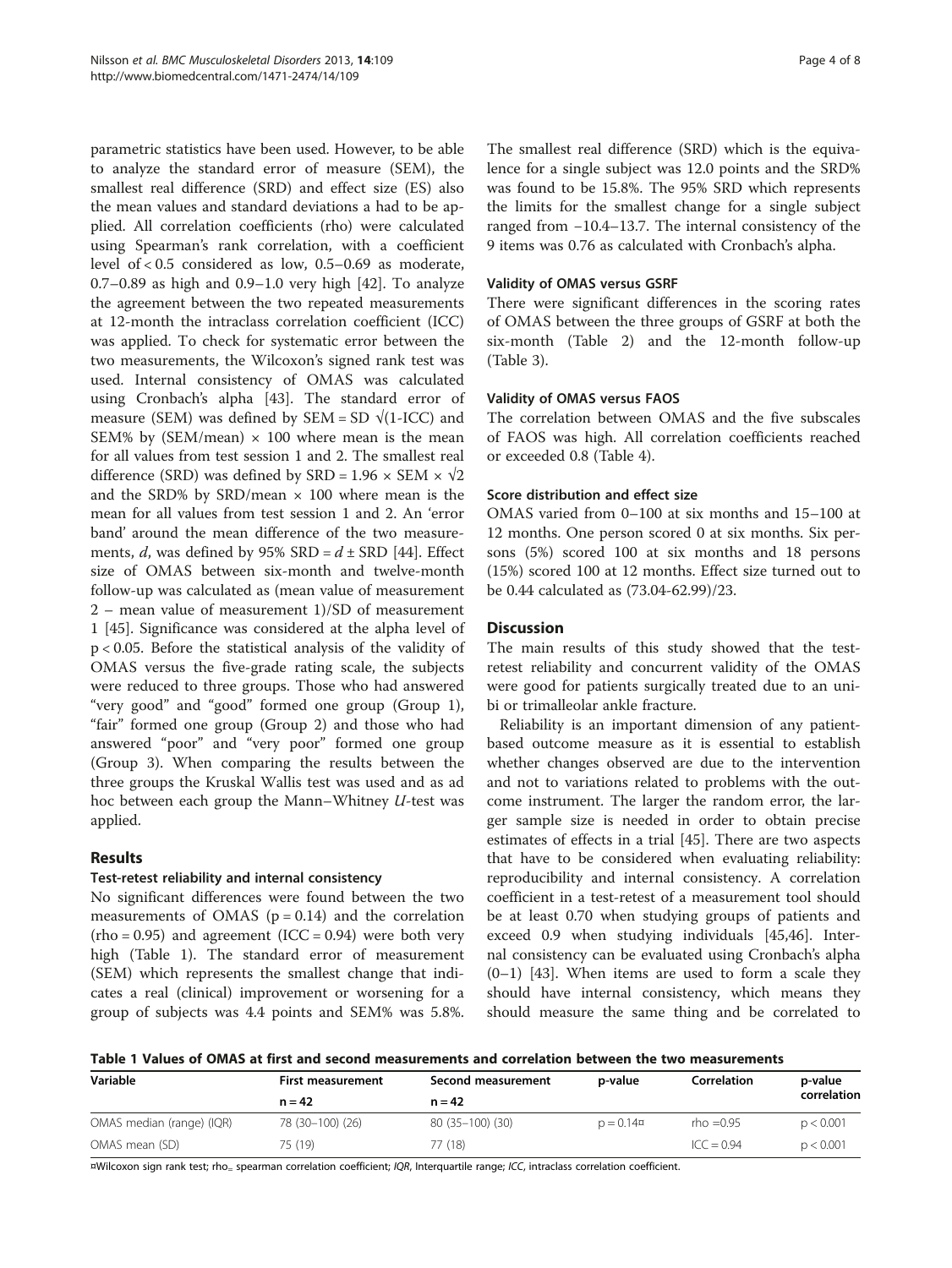| Variable                          | Group 1         | Group 2         | Group 3         | p-value   |
|-----------------------------------|-----------------|-----------------|-----------------|-----------|
|                                   | qood            | fair            | poor            |           |
|                                   | $n = 44$        | $n = 36$        | $n = 25$        |           |
| OMAS 6-month median (range) (IQR) | 80 (0-100) (19) | $60(20-85)(20)$ | 40 (10-60) (25) | p < 0.001 |

#### <span id="page-4-0"></span>Table 2 OMAS versus global self-rated function six months after injury

¤Kruskal-Wallis Test.

Ad hoc analysis: Group 1 vs Group  $2 = p < 0.001$  (Mann–Whitney U-test).

Ad hoc analysis: Group 2 vs Group  $3 = p < 0.001$  (Mann–Whitney U-test).

each other. When comparing groups an alpha level of 0.7–0.8 is recommended [[43,45](#page-7-0)]. Too high levels of alpha indicate that all items are identical, addressing a rather narrow aspect of an attribute [[43\]](#page-7-0) or there is redundancy among items [[45](#page-7-0)]. Too low levels indicate that the items included in the scale are not related to each other [\[43](#page-7-0)].

To the best of our knowledge no previous studies have evaluated the test- retest reliability of OMAS in subjects surgically treated due to an ankle fracture. Both the Spearman's rank correlation coefficient and the ICC between the two measurements turned out to be very high  $(rho = 0.95$  and ICC = 0.94), although the circumstances of the two occasions when the questionnaires were filled in were not exactly the same; the first version was filled in at home and the second at the clinic. Cronbach's alpha was within the recommended limits (0.76) and thus the OMAS can be regarded as a reliable measure in subjects after an ankle fracture.

Even if an ICC value is high it does not mean that a test is appropriate for clinical use. Before recommending a test for that issue the measurement errors both for groups of subjects and for single individuals have to be analyzed as well. The measurement error of an instrument should be small and sensitive enough to detect real changes in scored function. In the present study the SEM and SRD were used which gave the measurement errors in absolute values. SEM was 4.4 points and SEM% was 5.8%. These figures are both low and should be regarded as indicative for true change beyond measurement error and applied as the smallest difference between two measurements when evaluating for example an intervention on group level. The 95% SRD ranged from −10–13.7 points and indicates that a real clinical change for a single subject should exceed this range. The SRD% is independent of the unit of measurement like SEM% and may be more easy to use in clinical practice. The SRD% found was 15.8% and thus if a subject scores for example 60 points this subject must improve 10 points to indicate a real change. From a clinical point of view these values seem to be reasonable and confirm that OMAS can be used to detect real changes in subjects after an ankle fracture.

Criterion validity is the extent to which one measure is related to other measures or outcomes. This type of validity can be divided into either concurrent or predictive validity; concurrent validity is when a new tool is to be compared at the same time with another measurement as gold standard [[47\]](#page-7-0). Often, however, a true gold standard against which a new measurement can be compared does not exist, and this was the case in our study. In the present study OMAS was validated using two different instruments, the disease-specific questionnaire FAOS and the global rating scale, GSRF. FAOS has been tested for reliability and validity in the Swedish version [[35\]](#page-7-0), the Turkish version [[40](#page-7-0)] and the Iranian version [[48\]](#page-7-0). The ICC values for test-retest reliability were high [[40,48\]](#page-7-0) and the validity using SF-36 varied between low and moderate in the Iranian version [[48\]](#page-7-0) and between low and high in the Turkish version [\[40](#page-7-0)], but in that study only three subscales of SF-36 were presented. SF-36 is an instrument evaluating generic health-related quality of life, including equal parts of mental health and physical health, whereas FAOS is a disease-specific instrument evaluating functional outcome of the ankle. Thus not all subscales of SF-36 might be expected to correlate well with FAOS.

We found that the correlations between OMAS and the five subscales of FAOS were all high. When looking at the figures it can be noticed that for the subscale ADL in FAOS the median value was 99 and the interquartile range was nine. These figures are more extreme than

| Table 3 OMAS versus global self-rated function 12 months after injury |  |  |  |  |  |
|-----------------------------------------------------------------------|--|--|--|--|--|
|-----------------------------------------------------------------------|--|--|--|--|--|

| Variable                           | Group 1          | Group 2         | Group 3         | p-value     |
|------------------------------------|------------------|-----------------|-----------------|-------------|
|                                    | qood             | fair            | poor            |             |
|                                    | $n = 58$         | $n = 26$        | $n = 12$        |             |
| OMAS 12-month median (range) (IQR) | 85 (50-100) (25) | 60 (30–75) (25) | 45 (15–75) (19) | $< 0.001$ ¤ |

¤Kruskal-Wallis Test.

Ad hoc analysis: Group 1 vs Group  $2 = p < 0.001$  (Mann–Whitney U-test).

Ad hoc analysis: Group 2 vs Group  $3 = p = 0.021$  (Mann–Whitney U-test).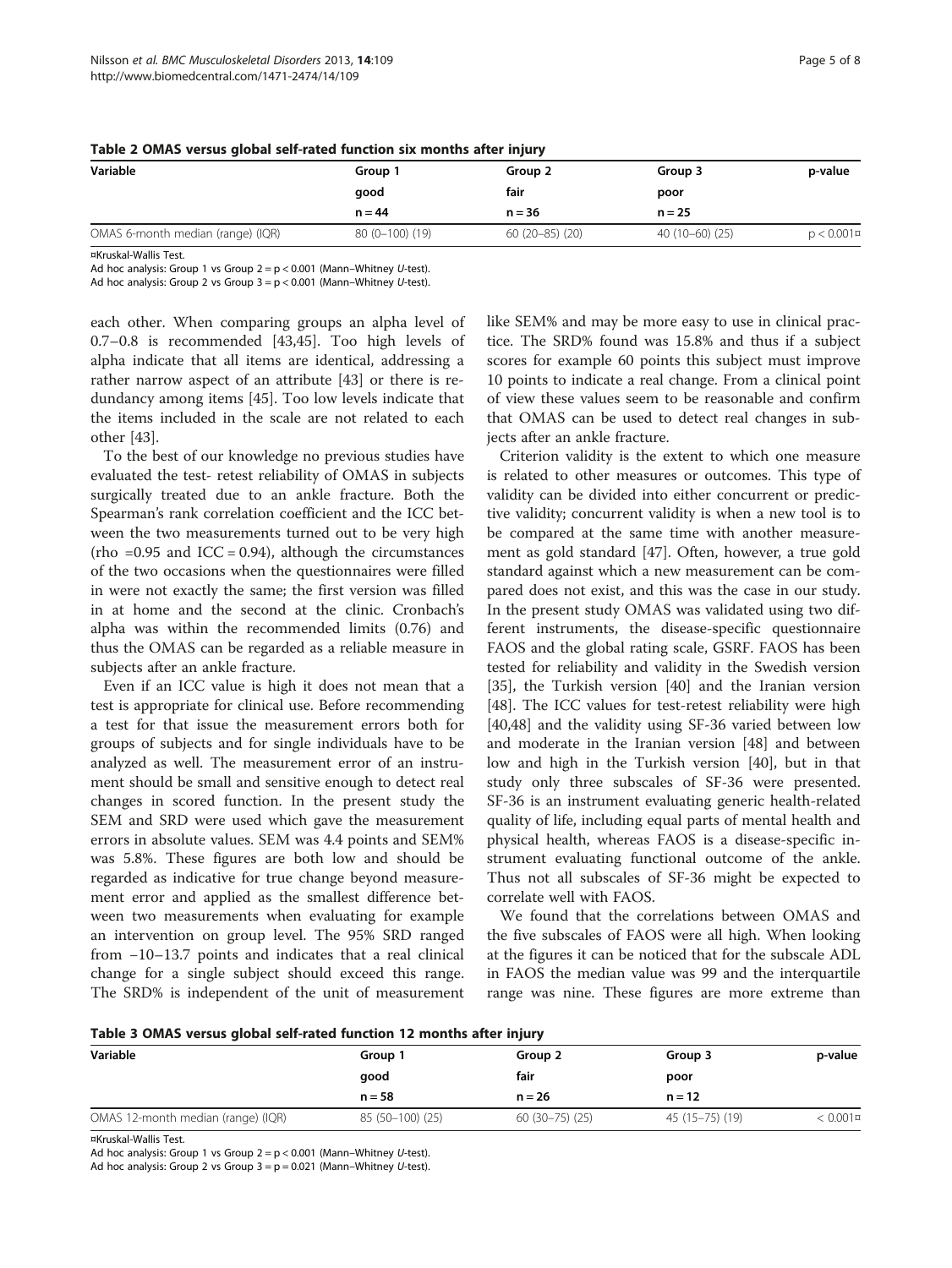| OMAS median (range) (IQR) | FAOS subscales median (range) (IQR) | Spearman's                          | p-value     |
|---------------------------|-------------------------------------|-------------------------------------|-------------|
| n = 45                    | $n = 45$                            | correlation<br>coefficient<br>(rho) | correlation |
| 80 (30-100) (25)          | Pain 92 (47-100) (22)               | 0.86                                | < 0.001     |
| 80 (30-100) (25)          | Symptoms 79 (30-100) (37)           | 0.81                                | < 0.001     |
| 80 (30-100) (25)          | ADL 99 (54-100) (9)                 | 0.80                                | < 0.001     |
| 80 (30-100) (25)          | Sports 80 (0-100) (45)              | 0.85                                | < 0.001     |
| 80 (30-100) (25)          | OoL 75 (25-100) (26)                | 0.81                                | < 0.001     |

<span id="page-5-0"></span>Table 4 Validity of OMAS versus the five subscales of the foot and ankle outcome score

IQR, Interquartile range.

they are for the rest of the items, and it seems as if the suggested functions were minor problems for the patients included in our study. FAOS has been developed from the self-reported questionnaire KOOS aimed at evaluating function in subjects with osteoarthritis in the knee, and the questions are adjusted and relevant to those patients. We think that not all items might be suitable for patients after an ankle fracture especially, not in the ADL subscale where many items deal with problems in non-weight-bearing positions such as "bending to floor", "putting on socks", "taking off socks", "lying in bed". It is logical to believe that if patients do not identify with the problems presented, the total score of those items would be rated higher. In the validation study of FAOS the authors came to the same conclusion; only two of 17 items were considered as "at least of some importance" by the responders [[35](#page-7-0)]. Regarding the subscale pain, the correlation was high but again the numerical value for FAOS was higher, and again many of the items of that subscale of FAOS deal with pain in non-weight -bearing positions such as "at night while in bed", "sitting or lying", "bending foot/ankle fully", "stretching foot/ankle fully". These situations are probably a minor problem in the studied group with ankle fractures.

Global rating of function was the traditional way of presenting results after treatment of injuries or diseases in earlier studies [\[8](#page-6-0),[11](#page-6-0)[,49](#page-7-0)]. As a clinician it is important to take into account the patient's overall opinion about recovery and function after an injury. It should be optimal if the returned responses from a disease-specific instrument agree with the patient's overall rated function from the same region. OMAS has been shown to correlate well in that respect using LAS [[26\]](#page-7-0). In the present study the evaluation using GSRF agreed well with results from OMAS. The points from the three groups "good", "fair" and "poor" were significantly separated at both the six-month and the 12-month follow-up.

Responsiveness is one dimension of great importance to determine when evaluating the methodological quality of a measurement. The responsiveness of an instrument expresses its capability to detect changes over time or changes due to intervention. In the present study the

responsiveness was evaluated by calculating the effect size and was found to be 0.44 which could be considered as medium [\[45\]](#page-7-0). In the study by Rose et al. the effect size was evaluated in the early stages after an acute ankle ligament injury and was found to range from 1.3 to 2.3 [[39](#page-7-0)]. It is well known that ankle ligament injuries recover quickly during the first two weeks, thereby the figures between that group and the group that we have focused on should differ. Between six and 12 months after an ankle fracture the improvement can be expected to progress more slowly and by then the effect size found should be regarded as realistic. There is a lack of knowledge how the responsiveness of OMAS is in the early phases of the rehabilitation process after ankle fractures and further studies regarding this are required.

However, to be able to detect changes over time the floor and ceiling effects should be considered as well, which means the number of patients reporting the lowest score at baseline should be limited in order to be able to observe deterioration. In the same way ceiling effect occurs when a patient reports excellent function and receives the best possible score. Questionnaires with good validity are expected to have fewer categories with floor or ceiling effects and no more than 15% of the individuals should score on these levels [\[40\]](#page-7-0). In the present study no floor or ceiling effects regarding OMAS were found at six months. At 12 months 15% scored 100, which is within the recommended limits, and one year after injury it can be expected that some of the patients have attained normal function.

OMAS is well known and has been used in lots of studies for several years [[16,17,](#page-6-0)[19,22](#page-7-0),[23](#page-7-0),[26](#page-7-0),[28](#page-7-0),[29,37,50](#page-7-0)]. With relatively few items it can be easily completed and the items included are all relevant to normal activities of daily life. The score is simple for the researcher to use as the raw score is summed up without any further calculation. The different symptoms are given and have different points according to the extent of disability the authors considered they would lead to [[26\]](#page-7-0). It seems as if these differences are reasonable, as OMAS and selfreported global function using both LAS [\[26](#page-7-0)] and GSRF in the present study have shown good correlations. Pain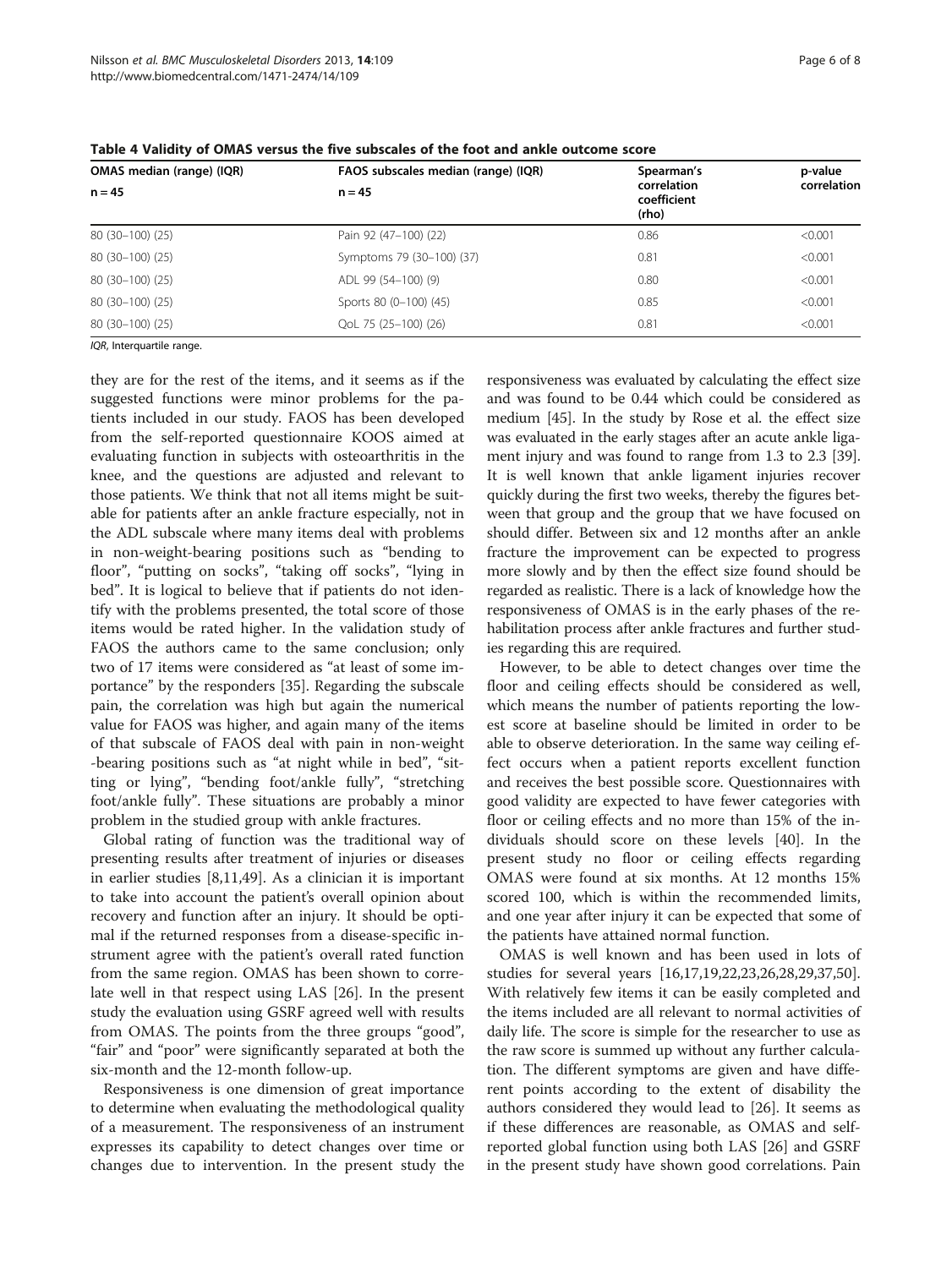<span id="page-6-0"></span>during different weight-bearing situations is the item that is highest weighted. It seems relevant as the foot and ankle take weight during every step all day long and pain in these situations should be strongly disabling. In two of our earlier studies we found that one year after the injury more than half of the patients still experienced pain while walking [\[22,31](#page-7-0)].

Ankle fractures surgically treated normally need stabilization of the ankle mortise using either staples or a screw [8,9,11] and immobilization for six to eight weeks after surgery in a plaster cast or in an orthosis [[51](#page-7-0)]. These treatments influence the mobility of the ankle. The surgery technique might diminish the flexibility in the mortise and perhaps also the range of motion in dorsiflexion in the ankle joint. Maximum of dorsiflexion is needed during many activities of daily living such as climbing on a stool, rising from a chair, walking downstairs, walking uphill, rising from floor etc. Problems in those situations remind the patient of the injury and would thus be reflected in the score. Many authors have reported that patients still complained about stiffness in the ankle one year after the injury [16,17[,22,31](#page-7-0)].

Swelling has been frequently reported in the studied patient group [15,17[,22,31](#page-7-0)]. Swelling probably also affects the experience of stiffness and pain. Both stiffness and swelling are graded relatively high in the scoring scales, which seems relevant. Running and jumping are weighted lower. Ankle fracture occurs in all ages but increases with higher age [1,6], particularly in women [7]. Most ankle fractures happen to persons when stumbling or slipping in everyday life rather than to athletes [4]. It is thus likely that these functions have less influence in the main group of injured persons, which might be the reason why these items were weighted lower by the authors [[26\]](#page-7-0). However, in younger age groups these functions are probably more important to regain, and then the weighting could be discussed. Furthermore, impediments or inabilities in return to work or to earlier activities of daily life might have a great impact on a person's life. This item is weighted high, which seems to be correct.

Despite having relatively few items, the OMAS includes all dimensions of ICF recommended by the WHO [\[32\]](#page-7-0). Pain, stiffness and swelling belong to the domain Body function; stair-climbing, jumping, running and squatting to the domain Activity; and work/activities of daily life to the domain Participation. OMAS thus also fulfills these demands.

#### Conclusion

In conclusion, the results of this study showed that the test-retest reliability of the Swedish version of OMAS was very high in subjects surgically treated after an ankle fracture and the standard error of measure was low. Furthermore, the concurrent validity using FAOS and GSRF was high. OMAS can thus be used as an outcome measure after an ankle fracture.

#### Competing interests

The authors declare they have no competing interests.

#### Authors' contribution

GN participated in the design of the study, collected the data, performed the statistical analyses, and drafted the manuscript. ME was responsible for identifying and including the patients, and participated in the progress and revision of the manuscript. CE participated in the design of the study, and the progress and revision of the manuscript. All authors read and approved the final manuscript.

#### Acknowledgement

We would like to thank all the subjects who volunteered for this study.

#### Author details

<sup>1</sup>Department of Health Sciences, Division of Physical Therapy, Lund University, Lund, Sweden. <sup>2</sup> Department of Orthopaedics, Skane University Hospital, Lund University, Lund, Sweden.

#### Received: 31 May 2012 Accepted: 20 March 2013 Published: 25 March 2013

#### References

- 1. Kannus P, Palvanen M, Niemi S, et al: Increasing number and incidence of low-trauma ankle fractures in elderly people: Finnish statistics during 1970–2000 and projections for the future. Bone 2002, 31:430–433.
- 2. Van Staa TP, Dennison EM, Leufkens HG, et al: Epidemiology of fractures in England and Wales. Bone 2001, 29:517–522.
- 3. Court-Brown C, Caesar B: Epidemiology of adult fractures: A review. Injury 2006, 37:691–697.
- 4. Jensen S, Andresen B, Mencke S, et al: Epidemiology of ankle fractures. A prospective population-based study of 212 cases in Aalborg, Denmark. Acta Orthop Scand 1998, 69:48–50.
- 5. Bischoff-Ferrari HA, Orav JE, Barrett J, et al: Effect of seasonality and weather on fracture risk in individuals 65 years and older. Osteoporos Int 2007, 18:1225–1233.
- Kannus P, Parkkari J, Niemi S, et al: Epidemiology of osteoporotic ankle fractures in elderly persons in Finland. Ann Int Med. 1996, 125:975–978.
- 7. Hasselman C, Molly T, Stone K, et al: Foot and ankle fractures in elderly white women. Incidence and risk factors. J Bone Joint Surg Am 2003, 85-A:820–824.
- 8. Cedell C-A: Supination-outward rotation injuries of the ankle, Acta Orthopaedica Scandinavia, Suppl No. 110. Copenhagen: Munksgaard; 1967.
- 9. Pettrone F, Gail M, Pee D, et al: Quantitative criteria for prediction of the results after displaced fracture of the ankle. J Bone Joint Surg Am 1983, 65:667–677.
- 10. De Souza L, Gustilo R, Meyer T: Results of operative treatment of displaced external rotation-abduction fractures of the ankle. J Bone Joint Surg Am 1985, 67:1066–1074.
- 11. Lindsjö U: Operative treatment of ankle fracture-dislocations: a follow-up of 306/321 consecutive cases. Clin Orthop 1985, 199:28–38.
- 12. Stufkens SA, van den Bekerom MP, Doornberg JN, et al: Evidence-Based Treatment of Maisonneuve Fractures. J Foot Ankle Surg 2011, 50:62–67. Review.
- 13. Lindsjö U: Operative treatment of ankle fractures. [In Swedish: Operativ behandling av fotledsfrakturer], PhD thesis. Uppsala, Sweden: Uppsala University; 1980.
- 14. Olerud C, Molander H: Bi- and trimalleolar ankle fractures operated on with nonrigid internal fixation. Clin Orthop Relate Res. 1986, 206:253–260.
- 15. Ahl T, Dalen N, Selvik G: Ankle fractures. A clinical and roentgenographic stereophotogrammetric study. Clinical Orthop Relate Res. 1989, 245:246–255.
- 16. Tropp H, Norlin R: Ankle performance after ankle fracture: a randomized study of early mobilization. Foot Ankle Int 1995, 16:79–83.
- 17. Hedström M, Ahl T, Dalen N: Early postoperative ankle exercise. A study of postoperative lateral malleolar fractures. Clinical Orthop Relate Res. 1994, 300:193–196.